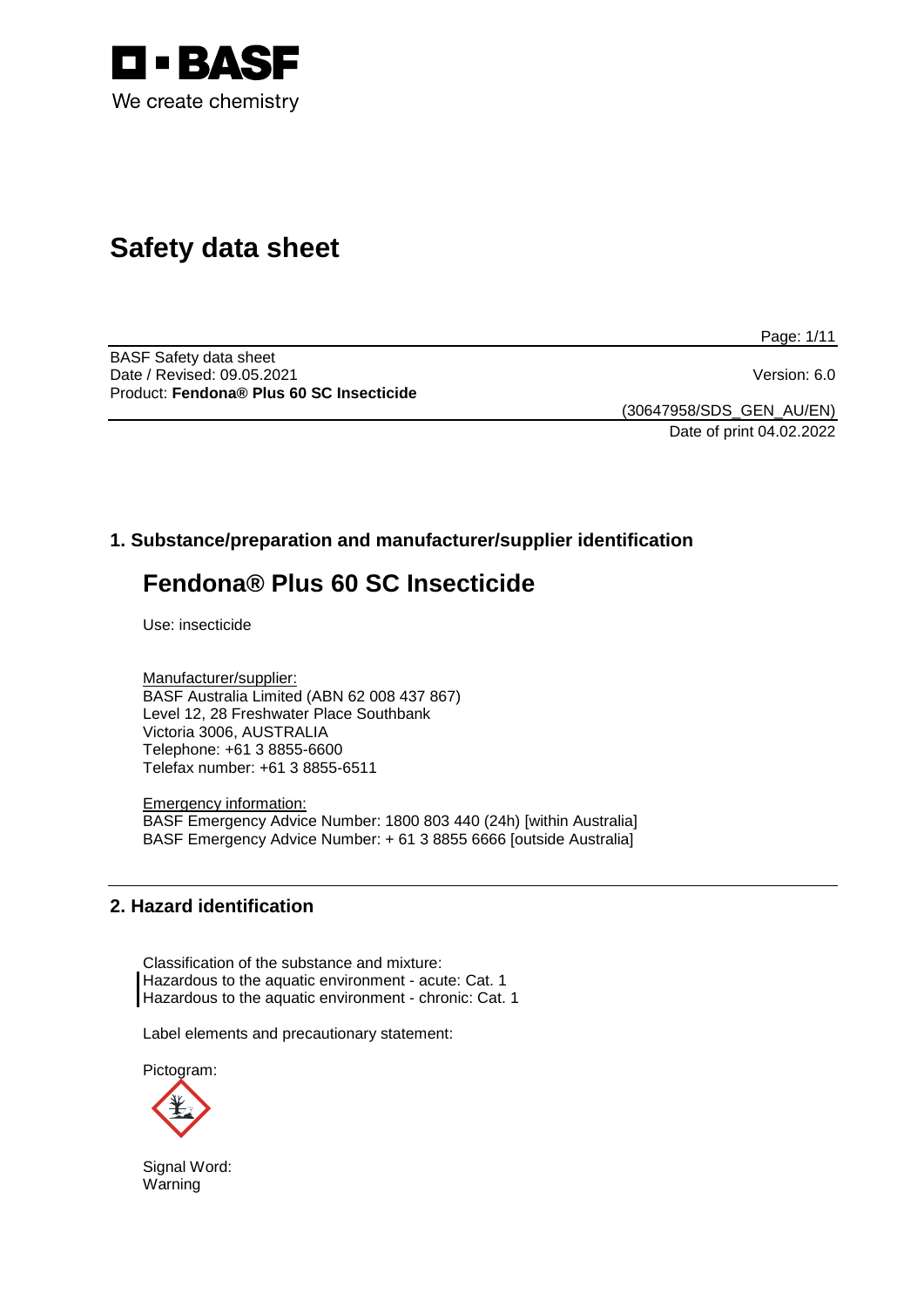Page: 2/11

#### BASF Safety data sheet Date / Revised: 09.05.2021 Version: 6.0 Product: **Fendona® Plus 60 SC Insecticide**

(30647958/SDS\_GEN\_AU/EN)

Date of print 04.02.2022 Hazard Statement:<br>H400 H400 Very toxic to aquatic life.<br>H410 Very toxic to aquatic life Very toxic to aquatic life with long lasting effects. Precautionary Statement:<br><sup>It</sup> P101 If medical advice is needed, have product container or label at hand.<br>P102 Seep out of reach of children. P102 Keep out of reach of children.<br>P103 Read carefully and follow all in Read carefully and follow all instructions. Precautionary Statements (Prevention): P273 Avoid release to the environment. Precautionary Statements (Response): Collect spillage. Precautionary Statements (Disposal):<br>P501 Dispose of co Dispose of contents and container to hazardous or special waste collection point. Other hazards which do not result in classification: See section 12 - Results of PBT and vPvB assessment. If applicable information is provided in this section on other hazards which do not result in classification but which may contribute to the overall hazards of the substance or mixture.

May cause paraesthesia. ALPHA-CYPERMETHRIN May produce an allergic reaction. Contains: 1,2-BENZISOTHIAZOL-3(2H)-ONE

# **3. Composition/information on ingredients**

#### **Chemical nature**

suspension concentrate (SC), Biocidal product

Hazardous ingredients

alpha-cypermethrin Content (W/W): 5.83 % CAS Number: 67375-30-8

Acute Tox.: Cat. 4 (Inhalation - dust) Acute Tox.: Cat. 3 (oral) Skin Corr./Irrit.: Cat. 3 STOT SE: Cat. 3 (irr. to respiratory syst.) STOT RE (Nervous system): Cat. 2 Aquatic Acute: Cat. 1 Aquatic Chronic: Cat. 1 M-factor acute: 10000 M-factor chronic: 1000

1,2-benzisothiazol-3(2H)-one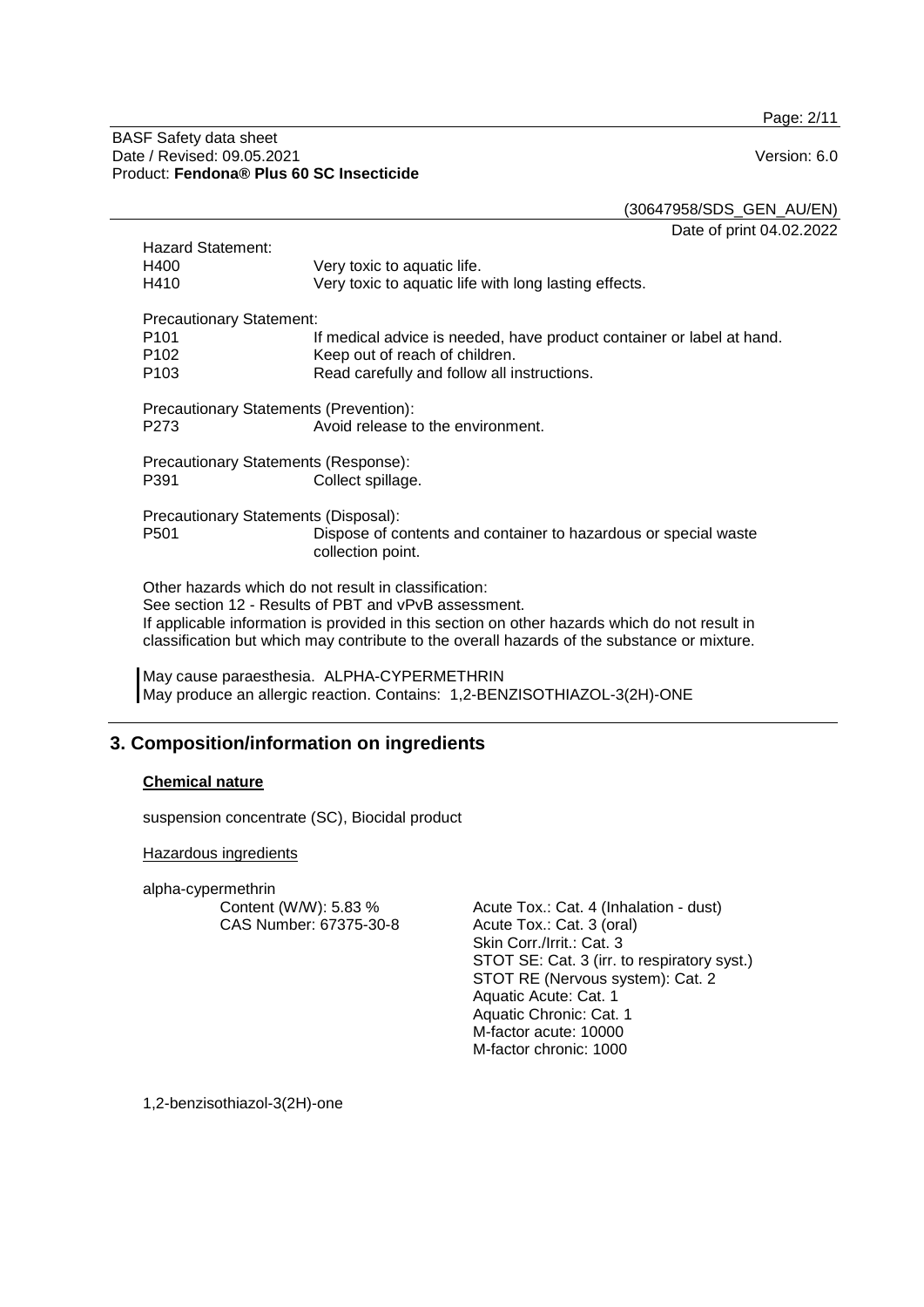Page: 3/11

#### BASF Safety data sheet Date / Revised: 09.05.2021 Version: 6.0 Product: **Fendona® Plus 60 SC Insecticide**

(30647958/SDS\_GEN\_AU/EN)

Date of print 04.02.2022

| Content (W/W): $< 0.05$ % | Acute Tox.: Cat. 4 (oral) |  |
|---------------------------|---------------------------|--|
| CAS Number: 2634-33-5     | Skin Corr./Irrit.: Cat. 2 |  |
|                           | Eye Dam./Irrit.: Cat. 1   |  |
|                           | Skin Sens.: Cat. 1        |  |
|                           | Aquatic Acute: Cat. 1     |  |
|                           | Aquatic Chronic: Cat. 1   |  |
|                           | M-factor acute: 1         |  |
|                           | M-factor chronic: 1       |  |
|                           |                           |  |
|                           |                           |  |

## **4. First-Aid Measures**

General advice: Remove contaminated clothing.

If inhaled: Keep patient calm, remove to fresh air.

On skin contact: Wash thoroughly with soap and water

On contact with eyes: Wash affected eyes for at least 15 minutes under running water with eyelids held open.

On ingestion: Rinse mouth and then drink 200-300 ml of water.

Note to physician: Symptoms: numbness and tingling of hands and feet, lung oedema, convulsions (Further) symptoms and / or effects are not known so far Treatment: Symptomatic treatment (decontamination, vital functions).

# **5. Fire-Fighting Measures**

Suitable extinguishing media: water spray, foam, dry powder, carbon dioxide

Specific hazards: carbon monoxide, carbon dioxide, hydrogen cyanide, hydrogen chloride, nitrogen oxides, organochloric compounds The substances/groups of substances mentioned can be released in case of fire.

Special protective equipment: Wear self-contained breathing apparatus and chemical-protective clothing.

Further information:

In case of fire and/or explosion do not breathe fumes. Keep containers cool by spraying with water if exposed to fire. Collect contaminated extinguishing water separately, do not allow to reach sewage or effluent systems. Dispose of fire debris and contaminated extinguishing water in accordance with official regulations.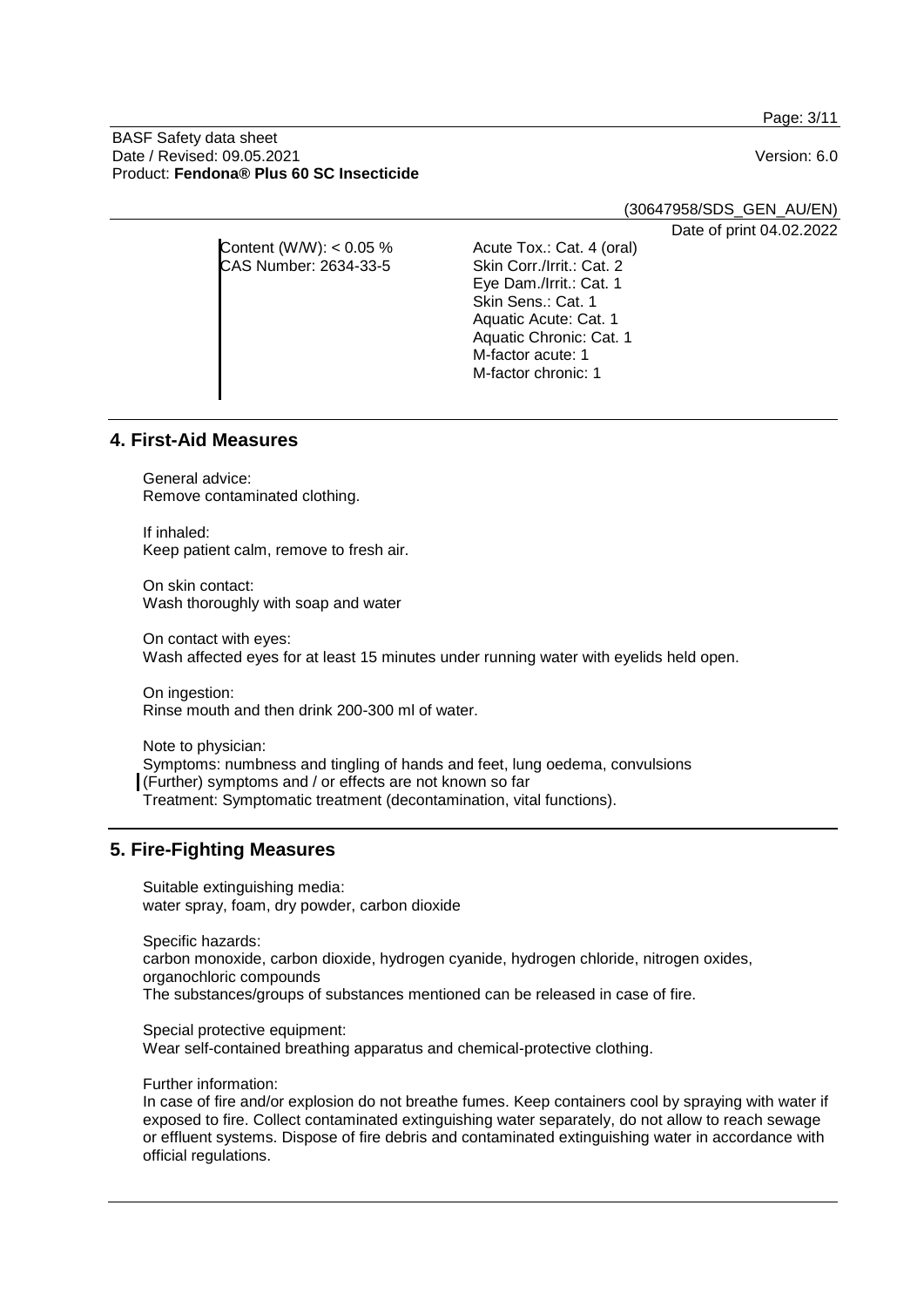Page: 4/11

BASF Safety data sheet Date / Revised: 09.05.2021 Version: 6.0 Product: **Fendona® Plus 60 SC Insecticide**

(30647958/SDS\_GEN\_AU/EN)

Date of print 04.02.2022

### **6. Accidental Release Measures**

Personal precautions:

Use personal protective clothing. Do not breathe vapour/spray. Avoid contact with the skin, eyes and clothing.

Environmental precautions: Do not discharge into the subsoil/soil. Do not discharge into drains/surface waters/groundwater.

Methods for cleaning up or taking up:

For small amounts: Pick up with suitable absorbent material (e.g. sand, sawdust, general-purpose binder, kieselguhr).

For large amounts: Dike spillage. Pump off product.

Dispose of absorbed material in accordance with regulations. Collect waste in suitable containers, which can be labeled and sealed. Clean contaminated floors and objects thoroughly with water and detergents, observing environmental regulations.

## **7. Handling and Storage**

#### **Handling**

No special measures necessary if stored and handled correctly. Ensure thorough ventilation of stores and work areas. When using do not eat, drink or smoke. Hands and/or face should be washed before breaks and at the end of the shift.

Protection against fire and explosion:

No special precautions necessary. The substance/product is non-combustible. Product is not explosive.

#### Storage

Segregate from foods and animal feeds. Further information on storage conditions: Keep away from heat. Protect from direct sunlight.

Protect from temperatures below: -10 °C Changes in the properties of the product may occur if substance/product is stored below indicated temperature for extended periods of time.

Protect from temperatures above: 40 °C

Changes in the properties of the product may occur if substance/product is stored above indicated temperature for extended periods of time.

## **8. Exposure controls and personal protection**

Components with occupational exposure limits

propane-1,2-diol, 57-55-6;

TWA value 474 mg/m3 ; 150 ppm (AU NOEL), Total vapour and particulates TWA value 10 mg/m3 (AU NOEL), Particulate TWA value 474 mg/m3 ; 150 ppm (OEL (AU)), Total vapour and particulates TWA value 10 mg/m3 (OEL (AU)), Particulate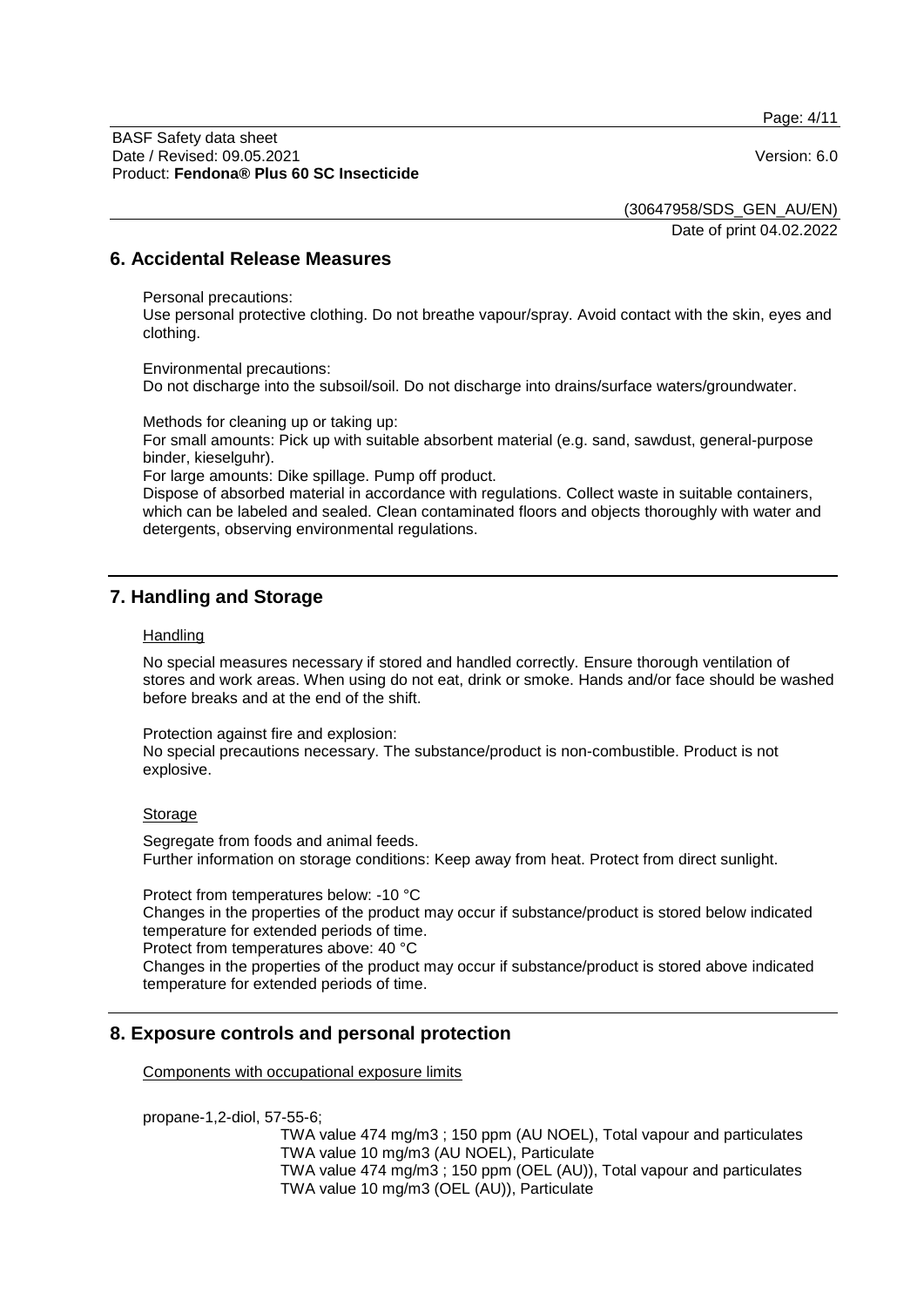Page: 5/11

#### BASF Safety data sheet Date / Revised: 09.05.2021 Version: 6.0 Product: **Fendona® Plus 60 SC Insecticide**

(30647958/SDS\_GEN\_AU/EN)

Date of print 04.02.2022

Personal protective equipment

Respiratory protection: Suitable respiratory protection for higher concentrations or long-term effect: Particle filter with medium efficiency for solid and liquid particles (e.g. EN 143 or 149, Type P2 or FFP2)

Hand protection: Chemical resistant protective gloves

Eye protection: Eye protection not required.

Body protection: Standard work clothes and shoes.

General safety and hygiene measures: Handle in accordance with good industrial hygiene and safety practice. Wearing of closed work clothing is recommended. Store work clothing separately. Keep away from food, drink and animal feeding stuffs.

# **9. Physical and Chemical Properties**

| Form:<br>Colour:<br>Odour:<br>Odour threshold:                     | liquid<br>white<br>faintly aromatic<br>Not determined due to potential health hazard by inhalation.                                                                                                                   |
|--------------------------------------------------------------------|-----------------------------------------------------------------------------------------------------------------------------------------------------------------------------------------------------------------------|
| pH value:                                                          | approx. $6 - 8$<br>(water, 1 %(m), 20 °C)                                                                                                                                                                             |
| crystallization temperature:<br>Boiling point:                     | approx. $-5.7$ °C<br>approx. 100 °C<br>Information applies to the solvent.                                                                                                                                            |
| Flash point:<br>Evaporation rate:                                  | >100 °C<br>Non-flammable.<br>not applicable                                                                                                                                                                           |
| Flammability (solid/gas): not applicable<br>Lower explosion limit: | As a result of our experience with this<br>product and our knowledge of its<br>composition we do not expect any<br>hazard as long as the product is used<br>appropriately and in accordance with<br>the intended use. |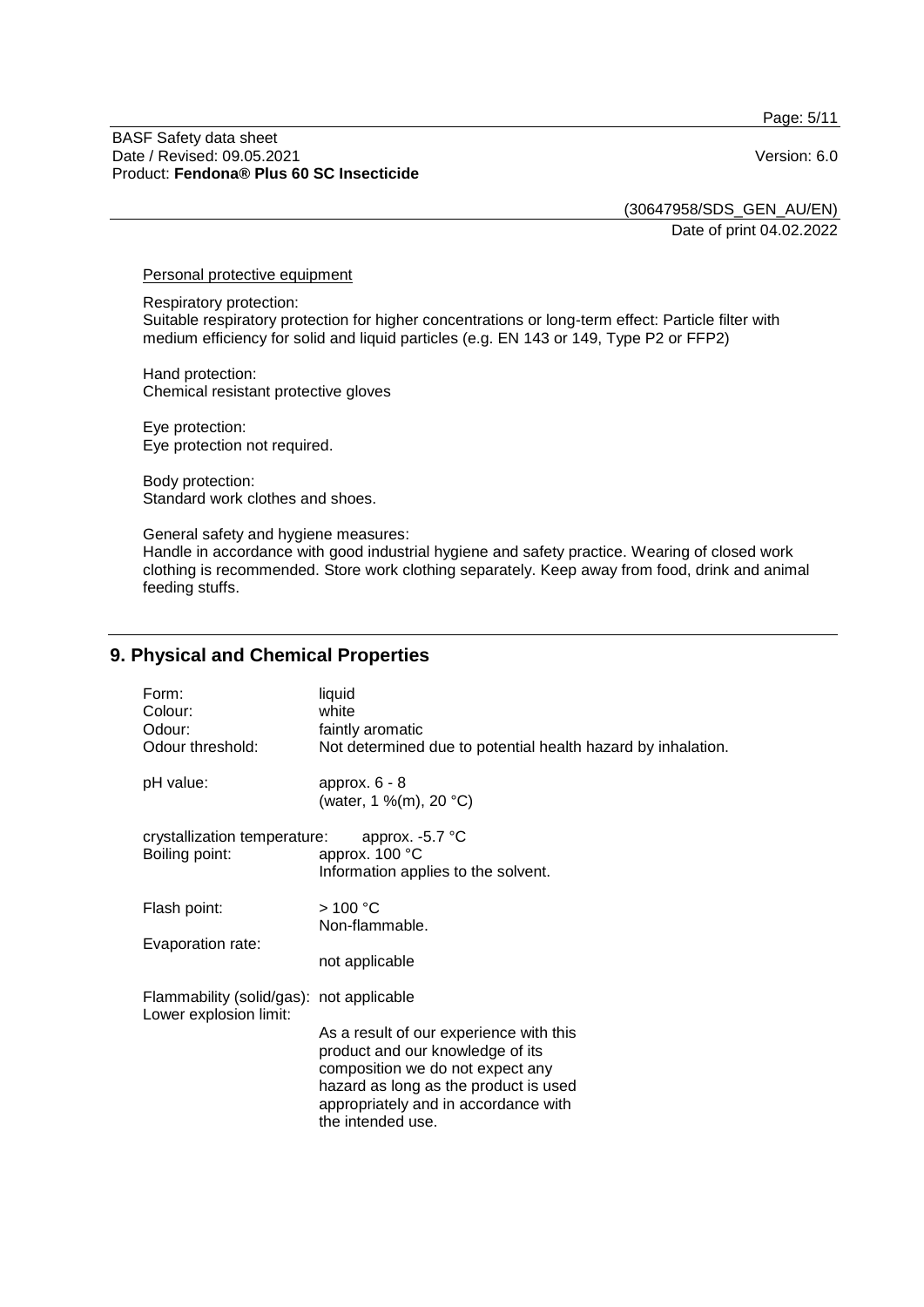Page: 6/11

#### BASF Safety data sheet Date / Revised: 09.05.2021 Version: 6.0 Product: **Fendona® Plus 60 SC Insecticide**

|                                                     |                                                                                                                                                                                                                       | (30647958/SDS_GEN_AU/EN)    |
|-----------------------------------------------------|-----------------------------------------------------------------------------------------------------------------------------------------------------------------------------------------------------------------------|-----------------------------|
| Upper explosion limit:                              |                                                                                                                                                                                                                       | Date of print 04.02.2022    |
|                                                     | As a result of our experience with this<br>product and our knowledge of its<br>composition we do not expect any<br>hazard as long as the product is used<br>appropriately and in accordance with<br>the intended use. |                             |
| Ignition temperature:                               | 425 °C                                                                                                                                                                                                                | (Directive 92/69/EEC, A.15) |
| Thermal decomposition: $345^{\circ}$ C, > 300 kJ/kg |                                                                                                                                                                                                                       | (DSC (OECD 113))            |
| Explosion hazard:<br>Fire promoting properties:     | Not a substance liable to self-<br>decomposition according to UN<br>transport regulations, class 4.1.<br>not explosive<br>not fire-propagating                                                                        | (Directive 92/69/EEC, A.14) |
| Vapour pressure:                                    | approx. 23 hPa<br>(20 °C)<br>Information applies to the solvent.                                                                                                                                                      |                             |
| Density:                                            | approx. 1.03 g/cm3<br>(20 °C)                                                                                                                                                                                         | (OECD Guideline 109)        |
| Relative vapour density (air):                      | not applicable                                                                                                                                                                                                        |                             |
| Solubility in water:                                | dispersible<br>Partitioning coefficient n-octanol/water (log Pow):<br>not applicable                                                                                                                                  |                             |
| Viscosity, dynamic:                                 | 28 mPa.s<br>(20 °C)                                                                                                                                                                                                   | (OECD 114)                  |

Other Information: If necessary, information on other physical and chemical parameters is indicated in this section.

# **10. Stability and Reactivity**

Conditions to avoid: See SDS section 7 - Handling and storage. Thermal decomposition: 345 °C, > 300 kJ/kg (DSC (OECD 113)) Thermal decomposition: Not a substance liable to self-decomposition according to UN transport regulations, class 4.1.

Substances to avoid: strong bases, strong acids, strong oxidizing agents

Hazardous reactions:

No hazardous reactions if stored and handled as prescribed/indicated.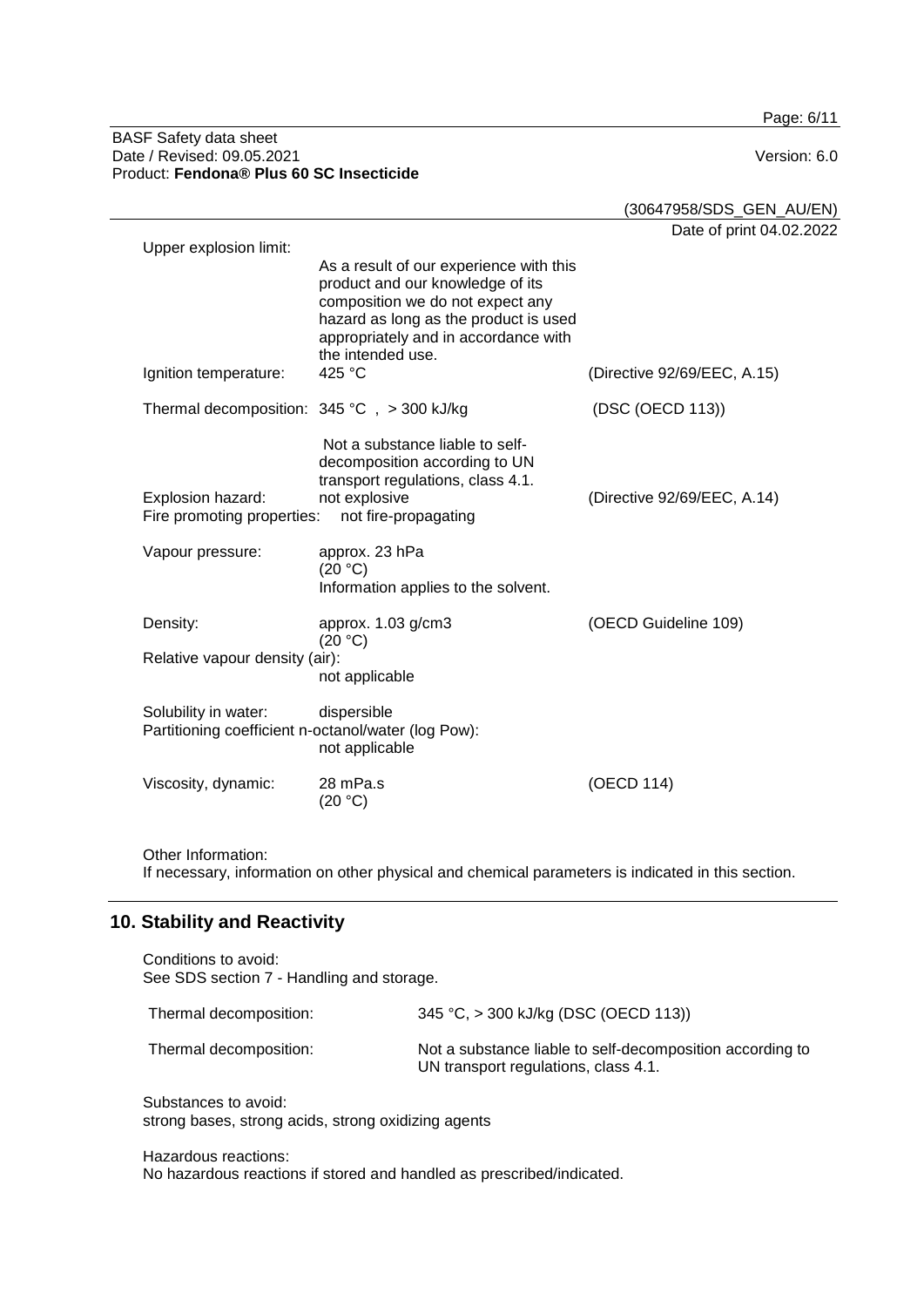Page: 7/11

#### BASF Safety data sheet Date / Revised: 09.05.2021 Version: 6.0 Product: **Fendona® Plus 60 SC Insecticide**

(30647958/SDS\_GEN\_AU/EN)

Date of print 04.02.2022

Hazardous decomposition products: No hazardous decomposition products if stored and handled as prescribed/indicated.

# **11. Toxicological Information**

### **Acute toxicity**

Assessment of acute toxicity: Virtually nontoxic after a single ingestion. Virtually nontoxic after a single skin contact. Virtually nontoxic by inhalation.

Experimental/calculated data: LD50 rat (oral): > 5,000 mg/kg (Guideline 92/69/EEC, B.1)

LC50 rat (by inhalation): > 2.08 mg/l 4 h (OECD Guideline 403) Highest concentration technically achievable. No mortality was observed. An aerosol was tested.

LD50 rat (dermal): > 2,000 mg/kg (Directive 92/69/EEC, B.3) No mortality was observed.

#### **Irritation**

Assessment of irritating effects:

Not irritating to the eyes. Not irritating to the skin. The product has not been tested. The statement has been derived from substances/products of a similar structure or composition.

Experimental/calculated data: Skin corrosion/irritation rabbit: (OECD Guideline 404)

Serious eye damage/irritation rabbit: (OECD Guideline 405)

#### **Respiratory/Skin sensitization**

Assessment of sensitization:

There is no evidence of a skin-sensitizing potential. The product has not been tested. The statement has been derived from substances/products of a similar structure or composition.

Experimental/calculated data: modified Buehler test guinea pig: (OECD Guideline 406)

#### **Germ cell mutagenicity**

Assessment of mutagenicity:

The product has not been tested. The statement has been derived from the properties of the individual components. Mutagenicity tests revealed no genotoxic potential.

## **Carcinogenicity**

Assessment of carcinogenicity:

The product has not been tested. The statement has been derived from the properties of the individual components. The results of various animal studies gave no indication of a carcinogenic effect.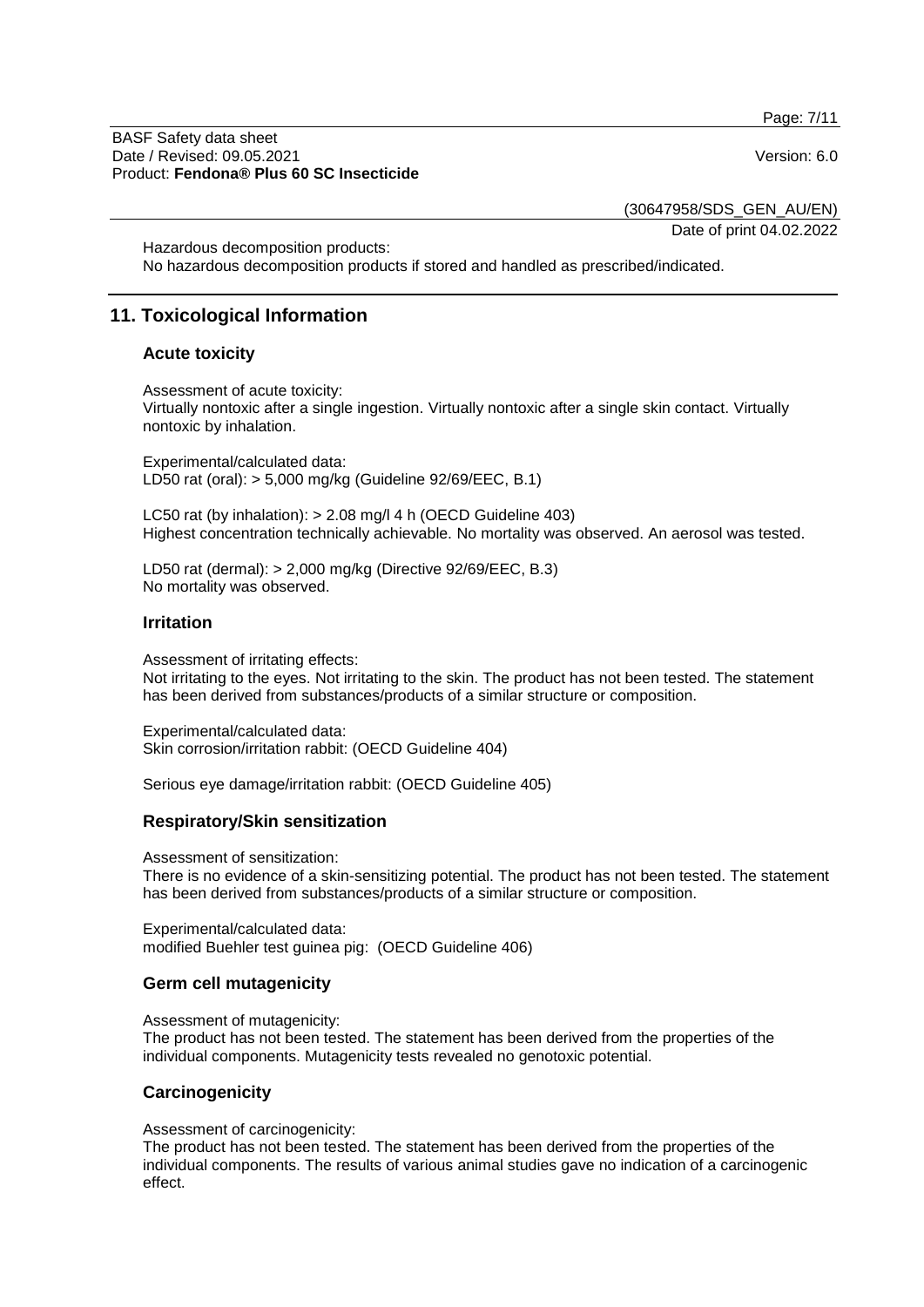Page: 8/11

#### BASF Safety data sheet Date / Revised: 09.05.2021 Version: 6.0 Product: **Fendona® Plus 60 SC Insecticide**

(30647958/SDS\_GEN\_AU/EN)

Date of print 04.02.2022

### **Reproductive toxicity**

Assessment of reproduction toxicity: The product has not been tested. The statement has been derived from the properties of the individual components. The results of animal studies gave no indication of a fertility impairing effect.

### **Developmental toxicity**

Assessment of teratogenicity:

The product has not been tested. The statement has been derived from the properties of the individual components. Animal studies gave no indication of a developmental toxic effect at doses that were not toxic to the parental animals.

## **Specific target organ toxicity (single exposure):**

Assessment of STOT single:

Based on the available information there is no specific target organ toxicity to be expected after a single exposure.

Remarks: The product has not been tested. The statement has been derived from the properties of the individual components.

### **Repeated dose toxicity and Specific target organ toxicity (repeated exposure)**

Assessment of repeated dose toxicity: The product has not been tested. The statement has been derived from the properties of the individual components.

Information on: alpha-Cypermethrin Assessment of repeated dose toxicity: Repeated oral exposure may affect certain organs. Damages the peripheral nerve system. ----------------------------------

#### **Aspiration hazard**

No aspiration hazard expected. The product has not been tested. The statement has been derived from the properties of the individual components.

#### **Other relevant toxicity information**

Misuse can be harmful to health.

## **12. Ecological Information**

#### **Ecotoxicity**

Assessment of aquatic toxicity: Very toxic to aquatic life with long lasting effects. The product has not been tested. The statement has been derived from the properties of the individual components.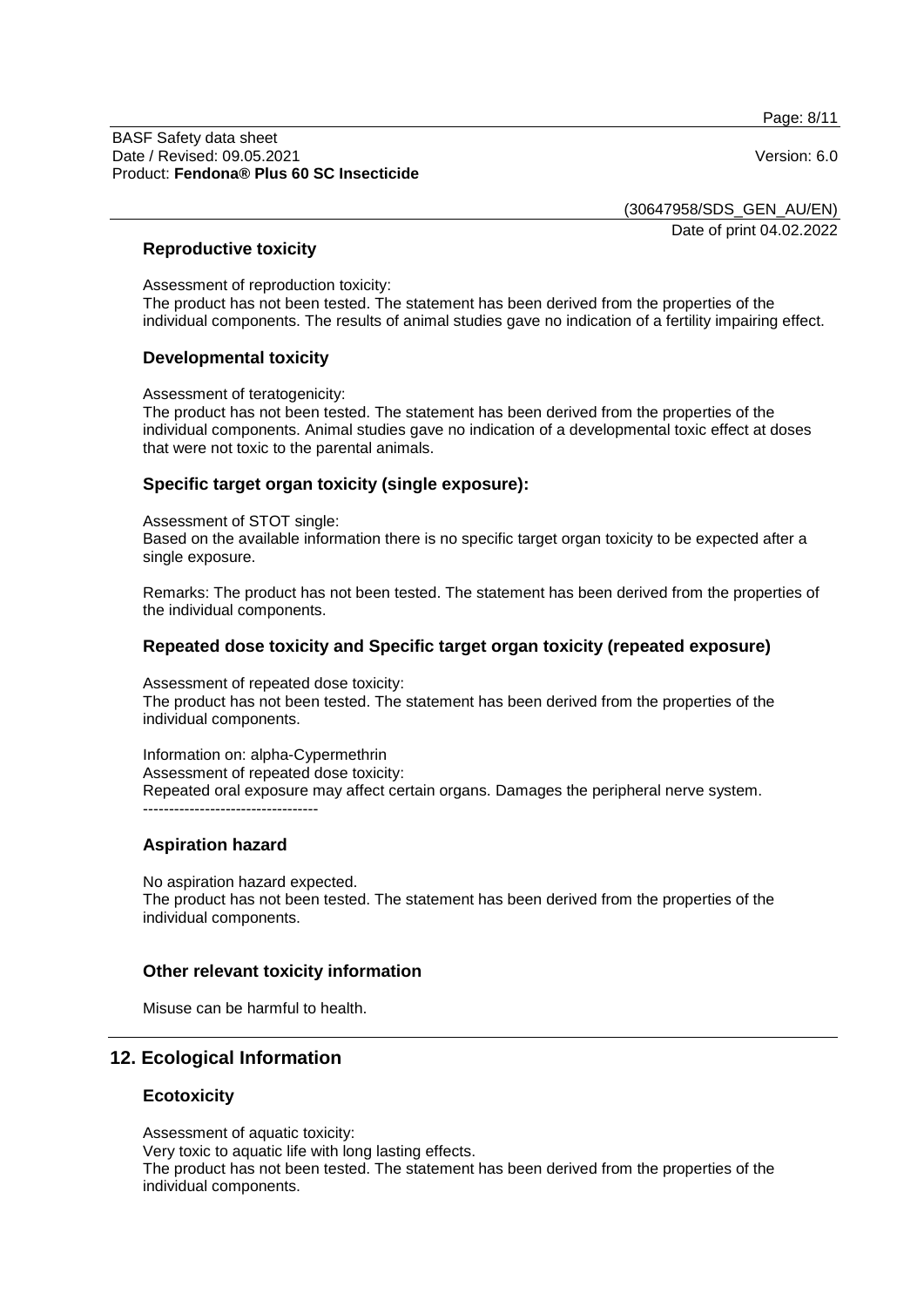Page: 9/11

#### BASF Safety data sheet Date / Revised: 09.05.2021 Version: 6.0 Product: **Fendona® Plus 60 SC Insecticide**

(30647958/SDS\_GEN\_AU/EN)

Date of print 04.02.2022

Information on: alpha-cypermethrin Toxicity to fish: LC50 (96 h) 0.00093 mg/l, Pimephales promelas (OPP 72-1 (EPA-Guideline), Flow through.) ----------------------------------

Information on: alpha-cypermethrin Aquatic invertebrates: EC50 (48 h) 12,6 ng/l, Chironomus riparius ----------------------------------

Information on: alpha-cypermethrin Aquatic plants: EC50 (7 d) > 0.00139 mg/l (growth rate), Lemna gibba (OECD Guideline 201)

No observed effect concentration (7 d) > 0.00139 mg/l (growth rate), Lemna gibba (OECD guideline 221, static)

EC50 (72 h) > 0.027 mg/l (growth rate), Anabaena flos-aquae (OECD Guideline 201)

Information on: alpha-cypermethrin Chronic toxicity to fish: No observed effect concentration (34 d) 0,03 µg/L, Pimephales promelas (OPP 72-4 (EPA-Guideline), Flow through.)

----------------------------------

----------------------------------

Information on: alpha-cypermethrin Chronic toxicity to aquatic invertebrates: No observed effect concentration (21 d), 0,03 µg/L, Daphnia magna (OPP 72-4 (EPA-Guideline), semistatic) ----------------------------------

## **Mobility**

Assessment transport between environmental compartments: The product has not been tested. The statement has been derived from the properties of the individual components.

Information on: alpha-cypermethrin Assessment transport between environmental compartments: Following exposure to soil, adsorption to solid soil particles is probable, therefore contamination of groundwater is not expected.

----------------------------------

#### **Persistence and degradability**

Information on: alpha-cypermethrin Assessment biodegradation and elimination (H2O): Not readily biodegradable (by OECD criteria). ----------------------------------

#### **Bioaccumulation potential**

Assessment bioaccumulation potential: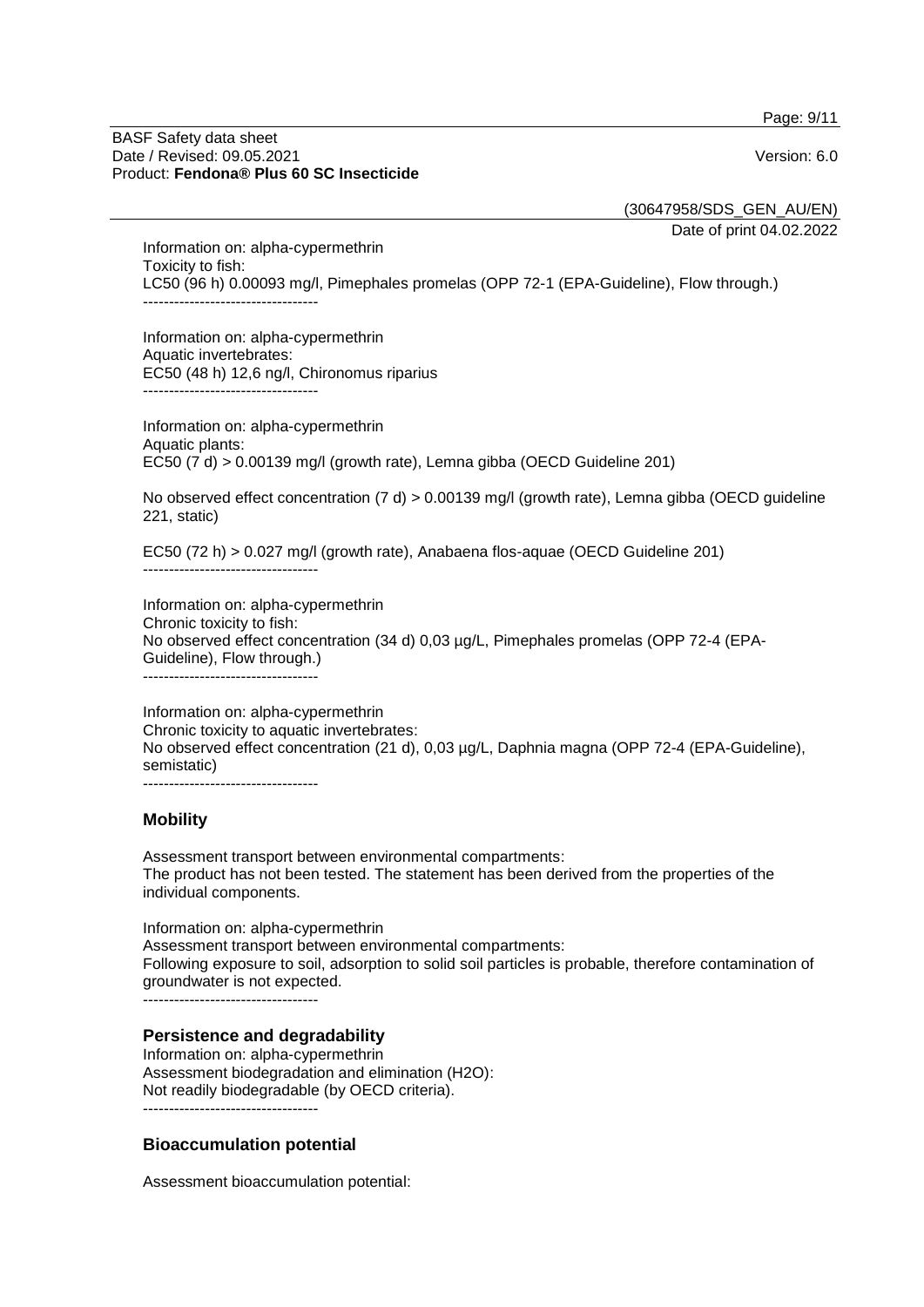Page: 10/11

#### BASF Safety data sheet Date / Revised: 09.05.2021 Version: 6.0 Product: **Fendona® Plus 60 SC Insecticide**

(30647958/SDS\_GEN\_AU/EN)

Date of print 04.02.2022

The product has not been tested. The statement has been derived from the properties of the individual components.

Information on: alpha-cypermethrin Assessment bioaccumulation potential: Accumulation in organisms is not to be expected. ----------------------------------

Information on: alpha-cypermethrin Bioaccumulation potential: Bioconcentration factor: 155 - 910 (73 d), Cyprinus carpio (OECD Guideline 305 C) ----------------------------------

## **Additional information**

Other ecotoxicological advice: Do not discharge product into the environment without control.

# **13. Disposal Considerations**

Must be disposed of or incinerated in accordance with local regulations.

Contaminated packaging:

Contaminated packaging should be emptied as far as possible and disposed of in the same manner as the substance/product.

## **14. Transport Information**

#### **Domestic transport:**

| Packing group:                      | Ш                                            |
|-------------------------------------|----------------------------------------------|
| ID number:                          | UN 3082                                      |
| Transport hazard class(es): 9, EHSM |                                              |
| Proper shipping name:               | ENVIRONMENTALLY HAZARDOUS SUBSTANCE, LIQUID, |
|                                     | N.O.S. (contains ALPHA-CYPERMETHRIN)         |

#### **Further information**

Hazchem Code:3Z IERG Number:47

#### **Sea transport** IMDG

| Packing group:                      |                                                                                      |
|-------------------------------------|--------------------------------------------------------------------------------------|
| ID number:                          | UN 3082                                                                              |
| Transport hazard class(es): 9, EHSM |                                                                                      |
| Marine pollutant:                   | YES                                                                                  |
| Proper shipping name:               | ENVIRONMENTALLY HAZARDOUS SUBSTANCE, LIQUID,<br>N.O.S. (contains ALPHA-CYPERMETHRIN) |